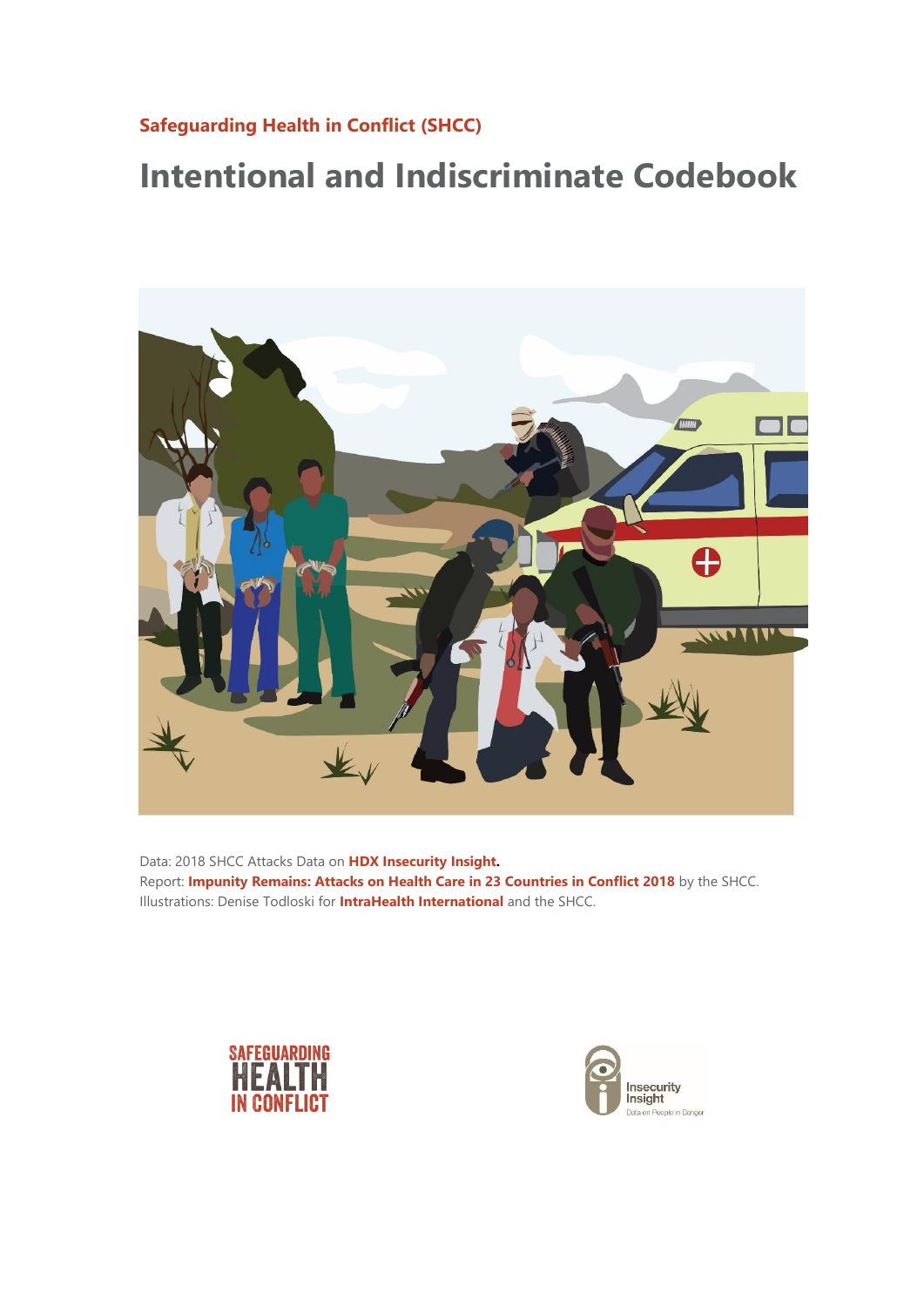When reports appear of incidents that adversely affected health-care providers or of damage to or the destruction of healthcare facilities, the question of whether the incidents were intentional or accidental is at the forefront of many people's immediate consideration. Understanding the context of interpersonal violence or of violent damage and destruction is also central to any preventive measures. Yet determining the intention of the perpetrator is difficult because it would require direct knowledge of his/her motives, which is rarely available. However, the broader context of events can provide important clues to the likely or possible motives.

In 2019, the SHCC report included for the first time the coding of attacks on health care personnel or facilities in terms of the assumed perpetrator's motive. This document explains the principles used to code 'intentional' or 'indiscriminate' attacks on health-care personnel/facilities that are included in the SHCC 2019 Report '**[Impunity Remains](http://bit.ly/2Hem2vV)**' and the '**[2018 SHCC](https://data.humdata.org/dataset/shcchealthcare-dataset)  [Attacks](https://data.humdata.org/dataset/shcchealthcare-dataset) Data**' (column D on the datasheet).

The coding follows a two-step approach and uses a developed coding principle that focuses initially on contextual information such as who the perpetrator was, what weapon was used, and how and what the impact was, while in the second step contextual information is used to identify a plausible degree of intentionality. As a first step, all events are coded with a conflict type and targeting categorisations. The final intent coding is carried out using a combination of conflict and targeting coding.

#### **Key definitions**

**Indiscriminate attack:** Attack without evidence that the perpetrator specifically intended to harm a health worker or health facility. These events include military operations in the vicinity of health facilities or indiscriminate attacks on civilians that also affected health workers (such as a bomb in a public place).

**Intentional attack:** Attack where the nature of the attack or the effect on the health worker or facility shows beyond reasonable doubt that the perpetrator must have intended to cause at least a degree of harm to a health worker or health facility. These events include the targeted injury, killing, arrest, or kidnapping of health workers; the forced entry or occupation of a health facility; and the theft or robbery of medical supplies.

#### **Step 1: Conflict and targeting coding**

Each event is coded by assigning it to a conflict and targeting category. In most cases the coding is based on both the conflict and targeting coding, as well as the affiliation of the perpetrator, the weapon used, and the impact that the event had on health workers or health facilities. These combinations are listed in detail below.

#### **Conflict coding**

| <b>AdministrativeForce</b> |                                                                                                                                                                                                                        |
|----------------------------|------------------------------------------------------------------------------------------------------------------------------------------------------------------------------------------------------------------------|
|                            | Subcategory of SHCC one-sided violence that is not included in the UCDP definition of One-Sided Violence.                                                                                                              |
| <b>Definition</b>          |                                                                                                                                                                                                                        |
|                            | The use of administrative or other enforcement powers by a government of state or by a formally organised group.                                                                                                       |
| Perpetrator                | Administration: An administrator or authority of a country or territory or the high-command level of an<br>armed force engages in issuing orders (laws, regulations, enforcement) that impact on access to health care |
|                            | or the delivery of health services, including the denial of licences, permits, visas, etc. It includes a specific<br>act against health-care providers that is implemented by other agencies, e.g. the police.         |
|                            | LawEnforcement: Part of the law enforcement apparatus of the state that acts under orders and enforces<br>laws or regulations that prevent access to health care or the delivery of health services, e.g. through the  |
|                            | arrest or detention of health workers or patients or the closure of health facilities or the confiscation of<br>medical supplies.                                                                                      |
|                            | NonStateArmedGroups: A named armed group performing a non-combat function. The named armed                                                                                                                             |
|                            | group takes physical measures that prevent access to health care or the delivery of health services through                                                                                                            |
|                            | arrests or detentions of health workers or patients, the closure of health facilities, or the confiscation of<br>medical supplies.                                                                                     |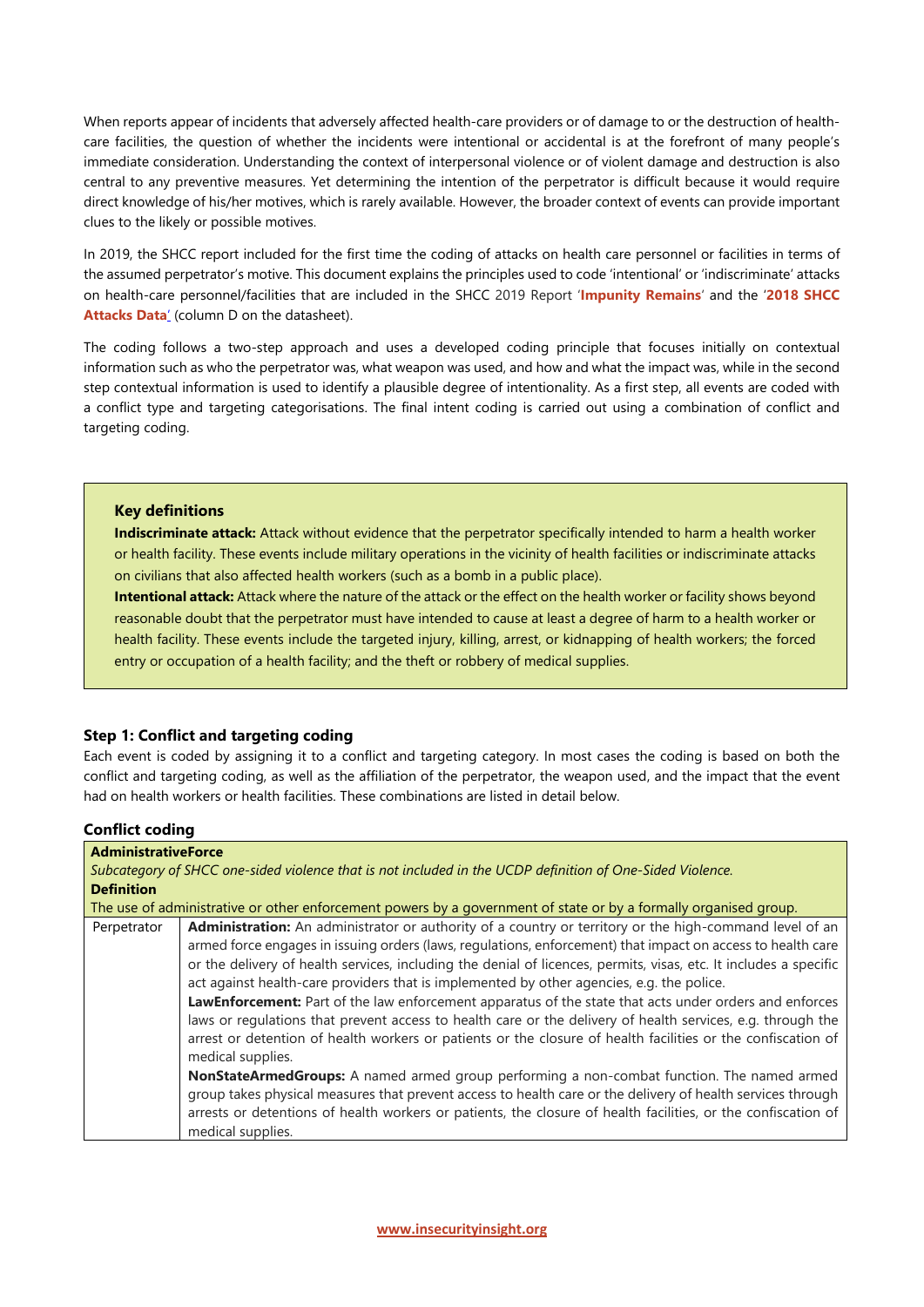|                    | StateActor: A military actor performing a non-combat function enforcing rules that prevent access to                                                                                                                                 |  |  |  |  |
|--------------------|--------------------------------------------------------------------------------------------------------------------------------------------------------------------------------------------------------------------------------------|--|--|--|--|
|                    | health care or the delivery of health services, e.g. at checkpoints or roadblocks, or who detains health<br>workers or patients.                                                                                                     |  |  |  |  |
|                    | UnspecNonMilArmed: An unidentified or unnamed group of armed men performing a non-combat                                                                                                                                             |  |  |  |  |
|                    | function. The unnamed armed group takes physical measures to prevent access to health care or the                                                                                                                                    |  |  |  |  |
|                    | delivery of health services through arrests and detentions of health workers or patients, the closure of                                                                                                                             |  |  |  |  |
|                    | health facilities, or the confiscation of medical supplies.                                                                                                                                                                          |  |  |  |  |
|                    | NoInformation: The report does not identify the perpetrator, or the perpetrator is unknown.                                                                                                                                          |  |  |  |  |
| Possible           | Arrest: Deprivation of liberty following accusations of or being charged with non-respect of laws, including                                                                                                                         |  |  |  |  |
| impact on          | 'aiding the enemy' by providing health care to opponents of the state, private armies, vigilantes, rebels,                                                                                                                           |  |  |  |  |
| health             | guerrilla forces or terrorist groups.                                                                                                                                                                                                |  |  |  |  |
| workers,           | Charged: Refers to the formal accusation made by a governmental authority asserting that somebody has                                                                                                                                |  |  |  |  |
| health-care        | committed a crime.                                                                                                                                                                                                                   |  |  |  |  |
| providers          | Denial of visa: Refers to any official stamp or other permit by immigration or other authorities to indicate                                                                                                                         |  |  |  |  |
| or patients        | that permission has been denied to a health worker to enter a country or a territory within a country.                                                                                                                               |  |  |  |  |
|                    | Detention: Keeping a person in custody prior to official charges or without any official charges; includes                                                                                                                           |  |  |  |  |
|                    | temporary detention for hours or days.<br>Expulsion: Refers to the act of forcing an individual or organisation to leave a country or territory.                                                                                     |  |  |  |  |
|                    | Fined: Refers to an amount of money that must be paid as a punishment for not obeying a rule or law.                                                                                                                                 |  |  |  |  |
|                    | Imprisoned: Refers to keeping a person in an official detention facility, such as a jail or prison, following                                                                                                                        |  |  |  |  |
|                    | the laying of formal charges.                                                                                                                                                                                                        |  |  |  |  |
| Possible           | Access denied: Medical transportation was denied passage, patients were denied access to a health facility,                                                                                                                          |  |  |  |  |
| impact on          | or a health-care provider was denied access to a specific area or denied permission to provide a health                                                                                                                              |  |  |  |  |
| health             | service.                                                                                                                                                                                                                             |  |  |  |  |
| facility,          | Forced closure: A health facility or health programme was closed by an authority.                                                                                                                                                    |  |  |  |  |
| transport          | Introduction of laws: An authority introduced laws or regulations that hindered the delivery of health care.                                                                                                                         |  |  |  |  |
| or supplies        | Searches: A health facility was searched by military or security forces.                                                                                                                                                             |  |  |  |  |
|                    |                                                                                                                                                                                                                                      |  |  |  |  |
| Linked             | AssumedSelective: If the administration or state or non-state actor issued or enforced laws where the                                                                                                                                |  |  |  |  |
| targeted<br>coding | context made it highly likely that the measures were taken with the intention of restricting access to health<br>care or the provision of health services, but the precise motives remains unclear, e.g.                             |  |  |  |  |
|                    | New administrative hurdles are put in place that make it harder for ambulances to obtain the appropriate                                                                                                                             |  |  |  |  |
|                    | paperwork to pass checkpoints.                                                                                                                                                                                                       |  |  |  |  |
|                    | Guidelines are issued that specify when and how health-care providers can assist wounded demonstrators<br>$\overline{\phantom{a}}$                                                                                                   |  |  |  |  |
|                    | and these quidelines appear to restrict the freedom of health workers.                                                                                                                                                               |  |  |  |  |
|                    | Ambulance drivers were stopped and arrested for speeding, but it appears that this may have been a<br>$\overline{\phantom{a}}$                                                                                                       |  |  |  |  |
|                    | pretext to arrest/stop the ambulance.                                                                                                                                                                                                |  |  |  |  |
|                    | Indiscriminate: If the administrative decisions are general and do not directly target health-care providers,                                                                                                                        |  |  |  |  |
|                    | but nonetheless affect the delivery of health care. It further includes events where measures were taken                                                                                                                             |  |  |  |  |
|                    | against health workers for signing politically related petitions or taking part in demonstrations, e.g.                                                                                                                              |  |  |  |  |
|                    | A law is issued that all citizens of a particular nationality are denied visas, which means that no health                                                                                                                           |  |  |  |  |
|                    | workers of that nationality will be able to enter the country to provide health services.                                                                                                                                            |  |  |  |  |
|                    | A road is closed to all users, including ambulances.<br>$\overline{\phantom{a}}$                                                                                                                                                     |  |  |  |  |
|                    | Every person at a particular location is arrested and health workers are among those arrested.<br>$\overline{\phantom{a}}$<br>SelectiveProgram: If the administration or a state or non-state actor issued or enforced laws and this |  |  |  |  |
|                    | occurred together with clear information that the measures were intended to restrict access to or the                                                                                                                                |  |  |  |  |
|                    | provision of a specific health program, and/or health workers were arrested for having provided medical                                                                                                                              |  |  |  |  |
|                    | care to specific patients (such as demonstrators, fighters or others branded as 'enemies').                                                                                                                                          |  |  |  |  |
|                    | SelectiveProvider: If the administration or state or non-state actor issued or enforced laws and this                                                                                                                                |  |  |  |  |
|                    | occurred together with clear information that the measures were intended to restrict the ability of a                                                                                                                                |  |  |  |  |
|                    | particular health-care provider to provide services because of reasons linked to the identity of the health-                                                                                                                         |  |  |  |  |
|                    | care provider, e.g.                                                                                                                                                                                                                  |  |  |  |  |
|                    | A health-care provider's religious or political affiliations or the population the health-care provider                                                                                                                              |  |  |  |  |
|                    | served.                                                                                                                                                                                                                              |  |  |  |  |
|                    | Arrests of health workers for alleged crimes such as providing abortion services prohibited by the state<br>$\overline{\phantom{a}}$                                                                                                 |  |  |  |  |
|                    | but encouraged by the health-care provider or similar.<br>NoInformation: The report does not identify the perpetrator, or the perpetrator is unknown.                                                                                |  |  |  |  |
|                    |                                                                                                                                                                                                                                      |  |  |  |  |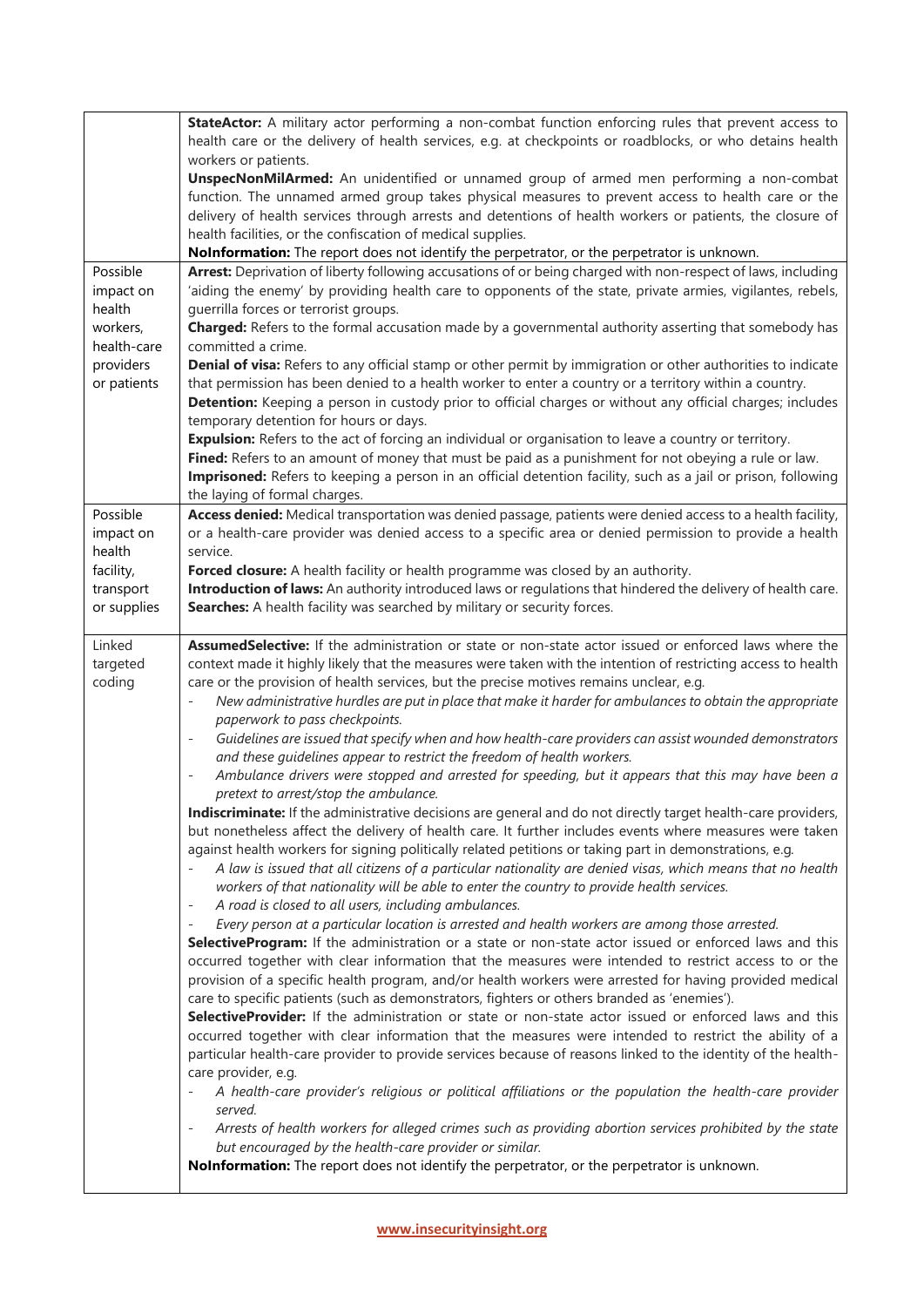# **ArmedConflict**

*This category combines [UCDP](http://ucdp.uu.se/downloads)'s definitions of Armed/State Conflict and Non-State Conflict.* **Definition**

The use of armed or unarmed force between a state and non-state actor or two non-state actors that was not directly targeted at civilians, but in the incident health workers or patient were affected, or health infrastructure was damaged or destroyed, or access to health services was hindered.

| Perpetrator                   | NonStateArmedGroups: A military actor involved in active combat with a state actor over control of                           |
|-------------------------------|------------------------------------------------------------------------------------------------------------------------------|
|                               | government and/or territory. The non-state armed group consists of combatants who acted at the time of                       |
|                               | the attack under orders and within the context of a specific military objective that is concerned with                       |
|                               | disputing control over government or territory.                                                                              |
|                               | StateActor: A military actor involved in active combat with another state or a non-state actor in an armed                   |
|                               | conflict over control of government and/or territory. State actors are soldiers of a state army who act at the               |
|                               | time of the attack act under orders and within the context of a specific military objective that is concerned                |
|                               | with disputing control over government or territory.                                                                         |
|                               | UnspecNonMilArmed: An unidentified or unnamed group of armed men in active combat with another                               |
|                               | conflict actor over control of government and/or territory. The unnamed armed group consisted of                             |
|                               | combatants who acted at the time of the attack within the context of a specific military objective                           |
|                               | concerned with disputing control over government or territory.                                                               |
|                               | Nolnformation: The report does not identify the perpetrator, or the perpetrator is unknown.                                  |
| Possible                      | Injured: Incident in which a health worker or patient was injured. Most injuries are inflicted with either                   |
| impact on                     | firearms or explosive weapons.                                                                                               |
| health                        | Killed: Refers to a health worker or patient who was killed in the attack.                                                   |
| workers,                      |                                                                                                                              |
| health-care                   | These deaths and injuries should appear to be 'collateral' damage resulting from the conflict and not                        |
| providers                     | targeted specifically at the health-care provider or patients.                                                               |
| or patients                   |                                                                                                                              |
| Possible                      | Damage: Medical facility, transport or supplies were reported as damaged, including partially destroyed,                     |
| impact on                     | during the attack.                                                                                                           |
| health                        | Destruction: Medical facility, transport or medical supplies were reported as destroyed in the attack.                       |
| facility,                     | Near miss: A security incident almost happened but did not, or happened near a health facility, but neither                  |
| transport                     | destroyed nor damaged the facility.                                                                                          |
| or supplies                   |                                                                                                                              |
| Linked                        | Always 'SelectiveMilitaryAction.' Someone or something else was selectively targeted (including troop                        |
| targeted                      | movements, a weapons factory, etc.) and the health worker, facility or transportation, or medical supplies                   |
| coding                        | were affected as a result, e.g.                                                                                              |
|                               | Mortar shells were fired at opposition fighters during fighting near a health facility, damaging it.                         |
|                               | A field hospital was bombed by warplanes participating in a nearby battle.                                                   |
| <b>DirectOneSidedViolence</b> |                                                                                                                              |
|                               | This category corresponds to the UCDP definition of One-Sided Violence.                                                      |
| <b>Definition</b>             |                                                                                                                              |
|                               | The use of armed or unarmed force by a state or a non-state actor against health workers, patients or health infrastructure. |
| Perpetrator                   | LawEnforcement: The law enforcement apparatus of the state engaged in one-sided violence against                             |
|                               | health workers or patients that resulted in death or injury. At the time of the attack law enforcement acted                 |
|                               | under orders and used physical violence that caused injury or death.                                                         |
|                               | NonStateArmedGroups: A non-state actor engaged in one-sided violence against health workers or                               |
|                               | patients or health infrastructure that resulted in death or injury, or damage to or the destruction of health                |
|                               | facilities. A named armed group is a group that was not part of the state's law enforcement, military, or                    |
|                               | security apparatus that acted under orders and engaged in activities that directly harmed civilians, health                  |
|                               | workers or patients, or destroyed or damaged health infrastructure without the context of a specific military                |
|                               | objective and/or another armed conflict actor or its infrastructure or equipment being present.                              |
|                               | StateActor: A military actor engaged in one-sided violence against health workers or patients that resulted                  |
|                               | in death or injury, or damage to or the destruction of health facilities. State actors are soldiers of a state               |
|                               | army who acted at the time of the attack act under orders and engaged in activities that directly harmed                     |
|                               | health personnel and/or patients or destroyed health infrastructure and who acted at the time of the attack                  |
|                               | without the context of a specific military objective and/or another armed conflict actor or its infrastructure               |
|                               | or equipment being present.                                                                                                  |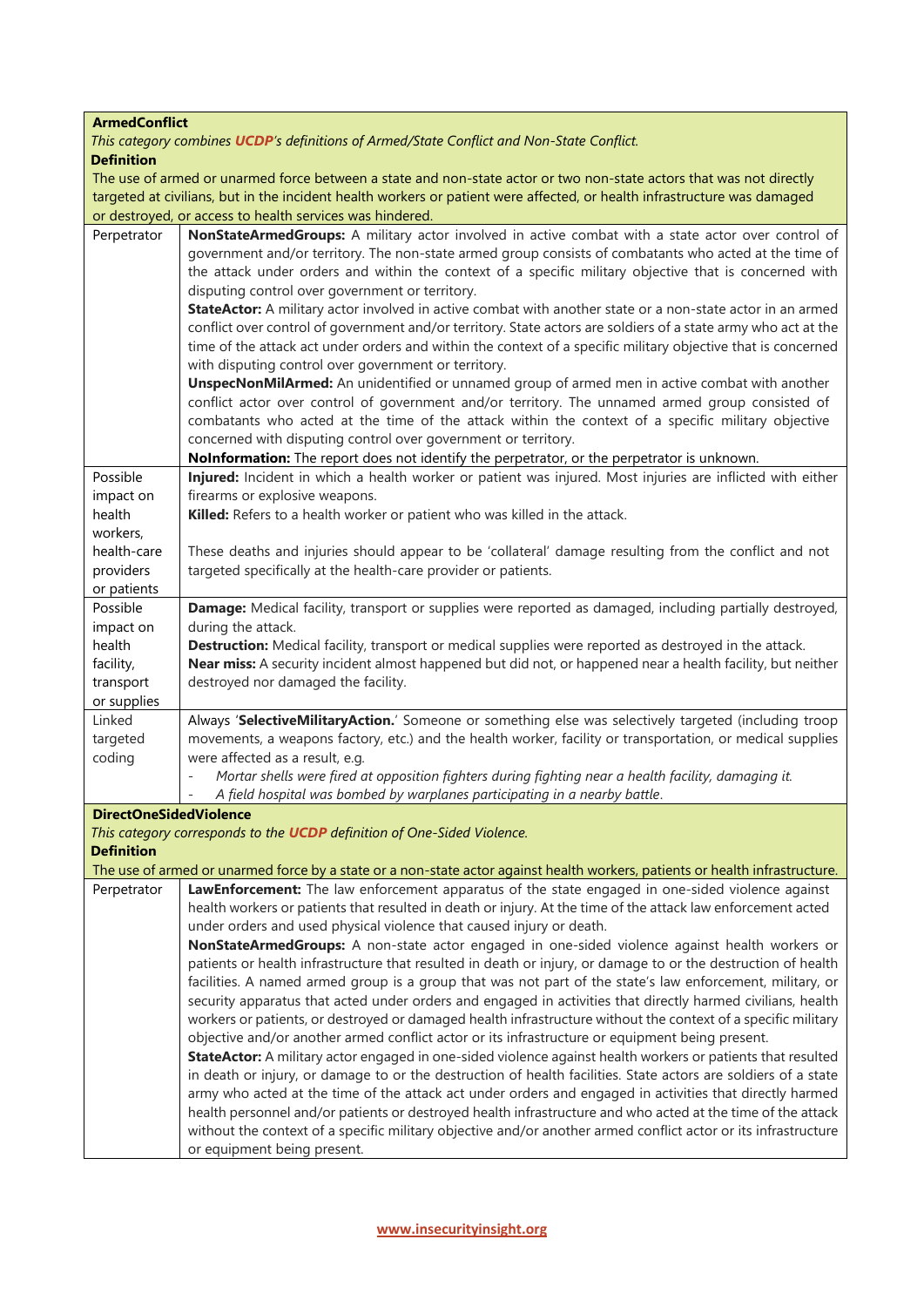|                              | UnspecNonMilArmed: An unidentified or unnamed group of armed men engaged in one-sided violence<br>against health workers or patients that resulted in death or injury, or damage to or the destruction of health<br>infrastructure. The unspecified armed group acted at the time of the attack without the context of a specific<br>military objective and another armed conflict actor or its infrastructure or equipment being present and<br>engaged in activities that directly harmed health workers or patients.<br>NoInformation: The report does not identify the perpetrator, or the perpetrator is unknown. |
|------------------------------|------------------------------------------------------------------------------------------------------------------------------------------------------------------------------------------------------------------------------------------------------------------------------------------------------------------------------------------------------------------------------------------------------------------------------------------------------------------------------------------------------------------------------------------------------------------------------------------------------------------------|
| Possible                     | Assaulted: Incident in which a health worker was assaulted, usually carried out with body parts (fist, feet)                                                                                                                                                                                                                                                                                                                                                                                                                                                                                                           |
| impact on                    | or objects.                                                                                                                                                                                                                                                                                                                                                                                                                                                                                                                                                                                                            |
| health                       | Injured: Incident in which a health worker or patient was injured. Most injuries are inflicted with either                                                                                                                                                                                                                                                                                                                                                                                                                                                                                                             |
| workers,                     | firearms or explosive weapons.                                                                                                                                                                                                                                                                                                                                                                                                                                                                                                                                                                                         |
| health-care                  | Kidnapped: Refers to a health worker being kidnapped or taken hostage.                                                                                                                                                                                                                                                                                                                                                                                                                                                                                                                                                 |
| providers                    | Killed: Refers to a health worker or patient being killed in the attack.                                                                                                                                                                                                                                                                                                                                                                                                                                                                                                                                               |
| or patients                  | Missing: Refers to a health worker being missing. There is a distinction between 'missing' and 'kidnapping':                                                                                                                                                                                                                                                                                                                                                                                                                                                                                                           |
|                              | By actor: non-state actors tend to kidnap while state actors tend to 'disappear' people, who are then                                                                                                                                                                                                                                                                                                                                                                                                                                                                                                                  |
|                              | 'missing'.                                                                                                                                                                                                                                                                                                                                                                                                                                                                                                                                                                                                             |
|                              | By how the perpetrator communicates about the action that a health worker has been taken:<br>$\overline{a}$<br>kidnappers tend to make demands, while 'disappeared' and missing people are never heard of again.<br>Motive: kidnapping tends to be for a specific demand, while disappearances tend to be carried out to<br>$\overline{\phantom{a}}$<br>silence a staff member, often for political reasons.                                                                                                                                                                                                           |
|                              | Experienced sexual violence and/or abuse: Any incident in which a health worker experienced any form<br>of SGBV perpetrated by a conflict actor.                                                                                                                                                                                                                                                                                                                                                                                                                                                                       |
|                              | Tortured: Incident in which a health worker was tortured. 'Tortured' refers to the act of inflicting                                                                                                                                                                                                                                                                                                                                                                                                                                                                                                                   |
|                              | excruciating pain as punishment or revenge, as a means of obtaining a confession or information, or out                                                                                                                                                                                                                                                                                                                                                                                                                                                                                                                |
|                              | of sheer cruelty.                                                                                                                                                                                                                                                                                                                                                                                                                                                                                                                                                                                                      |
| Possible                     | Damage: A medical facility was reported as damaged, including partially destroyed, during the attack.                                                                                                                                                                                                                                                                                                                                                                                                                                                                                                                  |
| impact on                    | <b>Destruction:</b> A medical facility was reported as destroyed in the attack.                                                                                                                                                                                                                                                                                                                                                                                                                                                                                                                                        |
| health                       | Near miss: A security incident almost happened but did not, or happened near a health facility, but neither                                                                                                                                                                                                                                                                                                                                                                                                                                                                                                            |
| facility,                    | destroyed nor damaged the facility.                                                                                                                                                                                                                                                                                                                                                                                                                                                                                                                                                                                    |
| transport or                 | Stolen, hijacked: Medical transportation was taken in the attack and not in the context of a robbery or                                                                                                                                                                                                                                                                                                                                                                                                                                                                                                                |
| supplies                     | other take-over.                                                                                                                                                                                                                                                                                                                                                                                                                                                                                                                                                                                                       |
| Linked<br>targeted<br>coding | AssumedSelective: If a state or non-state actor killed, kidnapped, or injured health workers or patients, or<br>damaged or destroyed health infrastructure, and the context makes it highly likely that the attack was<br>carried out with the intention to kill, injure, destroy and/or damage, but the motive remains unclear, e.g.<br>Masked gunmen kidnapped a doctor at the gate of a facility.<br>$\overline{a}$                                                                                                                                                                                                 |
|                              | Armed fighters invaded a hospital, threatening doctors and shooting a patient.<br>$\overline{a}$                                                                                                                                                                                                                                                                                                                                                                                                                                                                                                                       |
|                              | Snipers shot and wounded a paramedic who was attempting to help wounded civilians.<br>$\overline{a}$                                                                                                                                                                                                                                                                                                                                                                                                                                                                                                                   |
|                              | A health facility was damaged in an airstrike and markings on the roof of the compound clearly identified<br>$\overline{a}$<br>the structure as a health facility (the same applies when health transport shows the logo of an aid                                                                                                                                                                                                                                                                                                                                                                                     |
|                              | organization).<br>$\overline{\phantom{a}}$                                                                                                                                                                                                                                                                                                                                                                                                                                                                                                                                                                             |
|                              | The facility was repeatedly targeted, either at different dates during the reporting period or in double-<br>tap incidents.                                                                                                                                                                                                                                                                                                                                                                                                                                                                                            |
|                              | Health-care personnel were wounded or killed by security forces during demonstrations when they were<br>$\qquad \qquad \blacksquare$                                                                                                                                                                                                                                                                                                                                                                                                                                                                                   |
|                              | leading or participating in protests (if they attended in a personal capacity it would be coded as<br>indiscriminate).                                                                                                                                                                                                                                                                                                                                                                                                                                                                                                 |
|                              | Indiscriminate: If the perpetrator was a non-state actor and used targeted violence against civilians in                                                                                                                                                                                                                                                                                                                                                                                                                                                                                                               |
|                              | general and not against a health worker or health-care provider specifically.                                                                                                                                                                                                                                                                                                                                                                                                                                                                                                                                          |
|                              | SelectiveProgram: If a state or non-state actor killed, kidnapped or injured health workers or patients and                                                                                                                                                                                                                                                                                                                                                                                                                                                                                                            |
|                              | issued a statement providing details that the health worker was killed or injured because he/she provided                                                                                                                                                                                                                                                                                                                                                                                                                                                                                                              |
|                              | a particular health service, or the patients were killed or injured for seeking to use a particular health service                                                                                                                                                                                                                                                                                                                                                                                                                                                                                                     |
|                              | (e.g. vaccination, abortion or other).                                                                                                                                                                                                                                                                                                                                                                                                                                                                                                                                                                                 |
|                              | SelectiveProvider: If a state or non-state actor killed, kidnapped or injured health workers or damaged or                                                                                                                                                                                                                                                                                                                                                                                                                                                                                                             |
|                              | destroyed health infrastructure and issued a statement providing details that the health-care                                                                                                                                                                                                                                                                                                                                                                                                                                                                                                                          |
|                              | provider/facility was targeted directly, or the context of the incident makes it clear that the health-care<br>provider/facility was targeted, e.g.                                                                                                                                                                                                                                                                                                                                                                                                                                                                    |
|                              | Health workers were attacked because of reasons linked to the identity of the health-care provider (e.g.                                                                                                                                                                                                                                                                                                                                                                                                                                                                                                               |
|                              | religious or political affiliations).                                                                                                                                                                                                                                                                                                                                                                                                                                                                                                                                                                                  |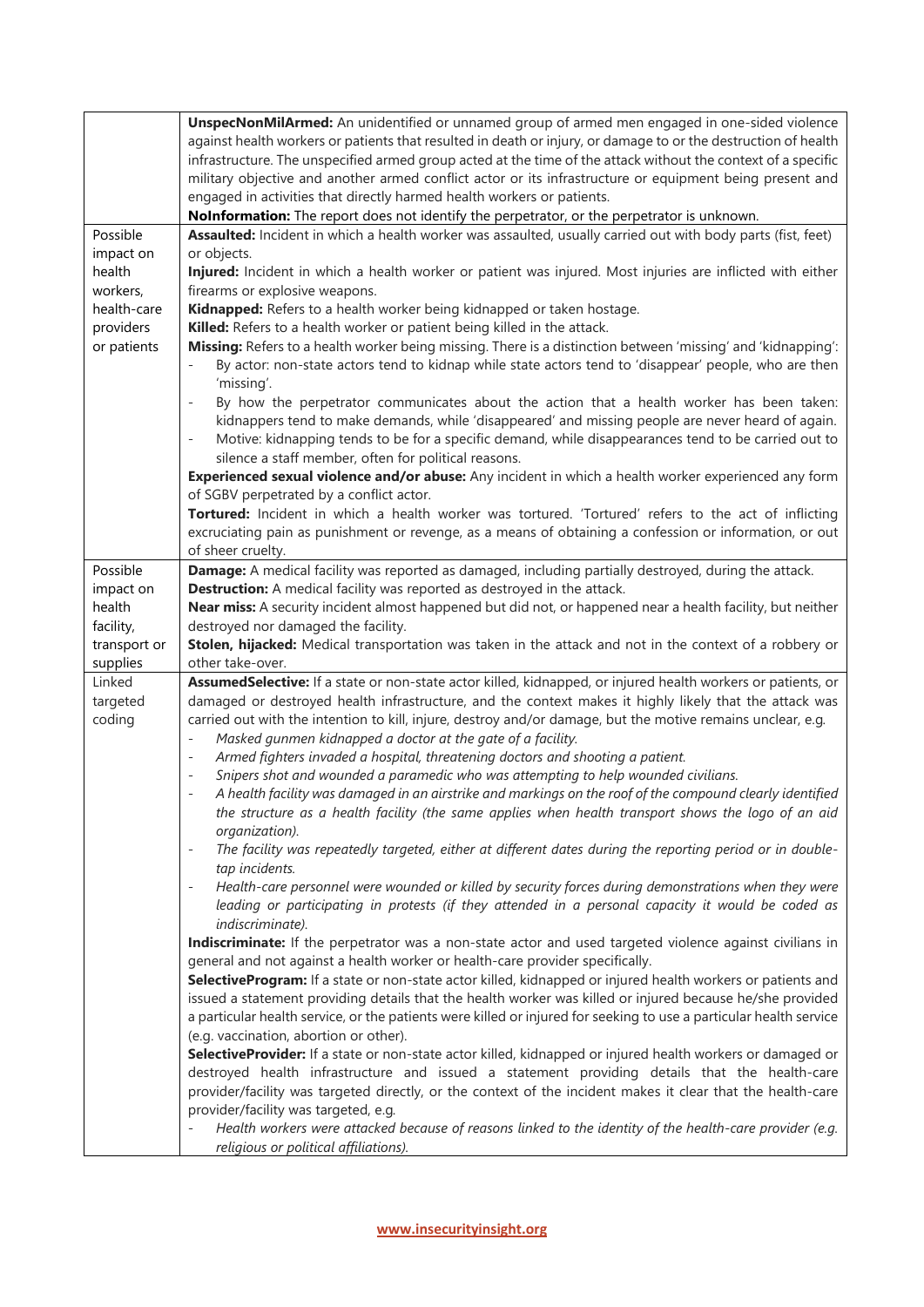|                                                                                                  | SelectiveOther: Someone or something else was selectively targeted and a health worker, facility or                                                                                                    |  |  |  |  |  |
|--------------------------------------------------------------------------------------------------|--------------------------------------------------------------------------------------------------------------------------------------------------------------------------------------------------------|--|--|--|--|--|
|                                                                                                  | transportation or medical supplies were affected as a result, or the incident took place at a health facility,                                                                                         |  |  |  |  |  |
|                                                                                                  | but health workers or infrastructure were not the target, e.g.<br>Unidentified armed men assaulted a member of the military police who was quarding a hospital.                                        |  |  |  |  |  |
|                                                                                                  | Nolnformation: The report does not contain enough information to determine if the attack was targeted                                                                                                  |  |  |  |  |  |
|                                                                                                  | or not.                                                                                                                                                                                                |  |  |  |  |  |
| <b>TakeoverAttack</b>                                                                            |                                                                                                                                                                                                        |  |  |  |  |  |
|                                                                                                  | Subcategory of SHCC one-sided violence that is not included in the UCDP definition of One-Sided Violence.                                                                                              |  |  |  |  |  |
| <b>Definition</b>                                                                                |                                                                                                                                                                                                        |  |  |  |  |  |
|                                                                                                  | The use of armed or unarmed force by a state or non-state actor to take control of health infrastructure or supplies.                                                                                  |  |  |  |  |  |
| Perpetrator                                                                                      | LawEnforcement: Part of the state law enforcement apparatus engaged in taking over health services or                                                                                                  |  |  |  |  |  |
|                                                                                                  | health infrastructure or supplies. Law enforcement is defined as individuals who act under orders and who                                                                                              |  |  |  |  |  |
|                                                                                                  | demand the take-over of health services or equipment by the police or state for its own use.                                                                                                           |  |  |  |  |  |
|                                                                                                  | NonStateArmedGroups: A named armed group performing a non-combat function. The named armed                                                                                                             |  |  |  |  |  |
|                                                                                                  | group stole items, took over health infrastructure or forced health workers to provide health services for                                                                                             |  |  |  |  |  |
|                                                                                                  | the armed group.                                                                                                                                                                                       |  |  |  |  |  |
|                                                                                                  | StateActor: A military actor performing a non-combat function engaged in taking over health services or                                                                                                |  |  |  |  |  |
|                                                                                                  | health infrastructure or supplies. State actors are soldiers of a state army who act under orders and who                                                                                              |  |  |  |  |  |
|                                                                                                  | demand the take-over of health services or equipment by the army or state for its own use.                                                                                                             |  |  |  |  |  |
|                                                                                                  | UnspecNonMilArmed: An unidentified or unnamed group of armed men performing a non-combat                                                                                                               |  |  |  |  |  |
|                                                                                                  | function. The unnamed armed group stole items, took over health infrastructure or forced health workers                                                                                                |  |  |  |  |  |
|                                                                                                  | to provide health services for the armed group.                                                                                                                                                        |  |  |  |  |  |
| Possible                                                                                         | NoInformation: The report does not identify the perpetrator, or the perpetrator is unknown.<br>Assaulted: Incident in which a health worker was assaulted, usually by using body parts (fist, feet) or |  |  |  |  |  |
| impact on                                                                                        | objects, in the context of a robbery or some other form of take-over.                                                                                                                                  |  |  |  |  |  |
| health                                                                                           | Injured: Incident in which a health worker was injured in the context of a robbery or some other form of                                                                                               |  |  |  |  |  |
| workers,                                                                                         | take-over. Most injuries are inflicted with either firearms or explosive weapons.                                                                                                                      |  |  |  |  |  |
| health-care                                                                                      | Kidnapped: Refers to a health worker being kidnapped or taken hostage in the context of a robbery or                                                                                                   |  |  |  |  |  |
| providers                                                                                        | some other form of take-over.                                                                                                                                                                          |  |  |  |  |  |
| or patients                                                                                      | Killed: Refers to a health worker being killed in the context of a robbery or some other form of take-over.                                                                                            |  |  |  |  |  |
|                                                                                                  | Experienced sexual violence and/or abuse: Any incident in which a health worker experienced any form                                                                                                   |  |  |  |  |  |
|                                                                                                  | of SGBV that occurred in the context of a robbery or some other form of take-over.                                                                                                                     |  |  |  |  |  |
|                                                                                                  | Threatened/intimidated: Incident where a health worker was threatened or intimidated in the context of                                                                                                 |  |  |  |  |  |
|                                                                                                  | a robbery or some other form of take-over.                                                                                                                                                             |  |  |  |  |  |
|                                                                                                  | Tortured: Incident in which a health worker was tortured in the context of a robbery or some other form                                                                                                |  |  |  |  |  |
|                                                                                                  | of take-over. 'Tortured' refers to the act of inflicting excruciating pain as punishment or revenge, as a                                                                                              |  |  |  |  |  |
| Possible                                                                                         | means of obtaining a confession or information, or out of sheer cruelty.<br>Armed entry into medical facilities: Armed state or non-state actors entered a health facility with the                    |  |  |  |  |  |
| impact on                                                                                        | intention to appropriate the facility, medical supplies, or infrastructure, or take health staff with them.                                                                                            |  |  |  |  |  |
| health                                                                                           | Looting, theft, robbery, burglary of health supplies: Medical supplies were taken during a robbery,                                                                                                    |  |  |  |  |  |
| facility,                                                                                        | burglary, looting, or theft.                                                                                                                                                                           |  |  |  |  |  |
| transport                                                                                        | Occupation of medical facility for military use: A health facility was taken over by military actors.                                                                                                  |  |  |  |  |  |
| or supplies                                                                                      | Stolen/hijacked: An ambulance was hijacked/carjacked or taken by perpetrators in the context of a                                                                                                      |  |  |  |  |  |
|                                                                                                  | robbery or some other form of take-over.                                                                                                                                                               |  |  |  |  |  |
| Linked                                                                                           | Always 'SelectiveAssets': A state or non-state actor selectively targeted a health-care provider or worker,                                                                                            |  |  |  |  |  |
| targeted                                                                                         | but it appears that the motive was material gain or access to goods or infrastructure rather than the                                                                                                  |  |  |  |  |  |
| coding                                                                                           | intention to hurt the health-care provider, e.g.                                                                                                                                                       |  |  |  |  |  |
|                                                                                                  | An armed group appropriates an ambulance for its own use (hijacking).                                                                                                                                  |  |  |  |  |  |
| <b>ThreatsAndIntimidation</b>                                                                    |                                                                                                                                                                                                        |  |  |  |  |  |
|                                                                                                  | Subcategory of SHCC one-sided violence that is not included in the UCDP definition of One-Sided Violence.                                                                                              |  |  |  |  |  |
| <b>Definition</b>                                                                                | The use of intimidation and threatening behaviour by a state or non-state actor against health workers or patients, or                                                                                 |  |  |  |  |  |
| armed entry into or searches of health infrastructure, or threats against health infrastructure. |                                                                                                                                                                                                        |  |  |  |  |  |
| Perpetrator                                                                                      | LawEnforcement: Part of the state law enforcement apparatus that acted under orders and issued threats                                                                                                 |  |  |  |  |  |
|                                                                                                  | against or carried out acts of intimidation of health workers or health-care providers in the context of a                                                                                             |  |  |  |  |  |
|                                                                                                  | state or non-state conflict, or one-sided violence by means of searches, threats of arrest within health                                                                                               |  |  |  |  |  |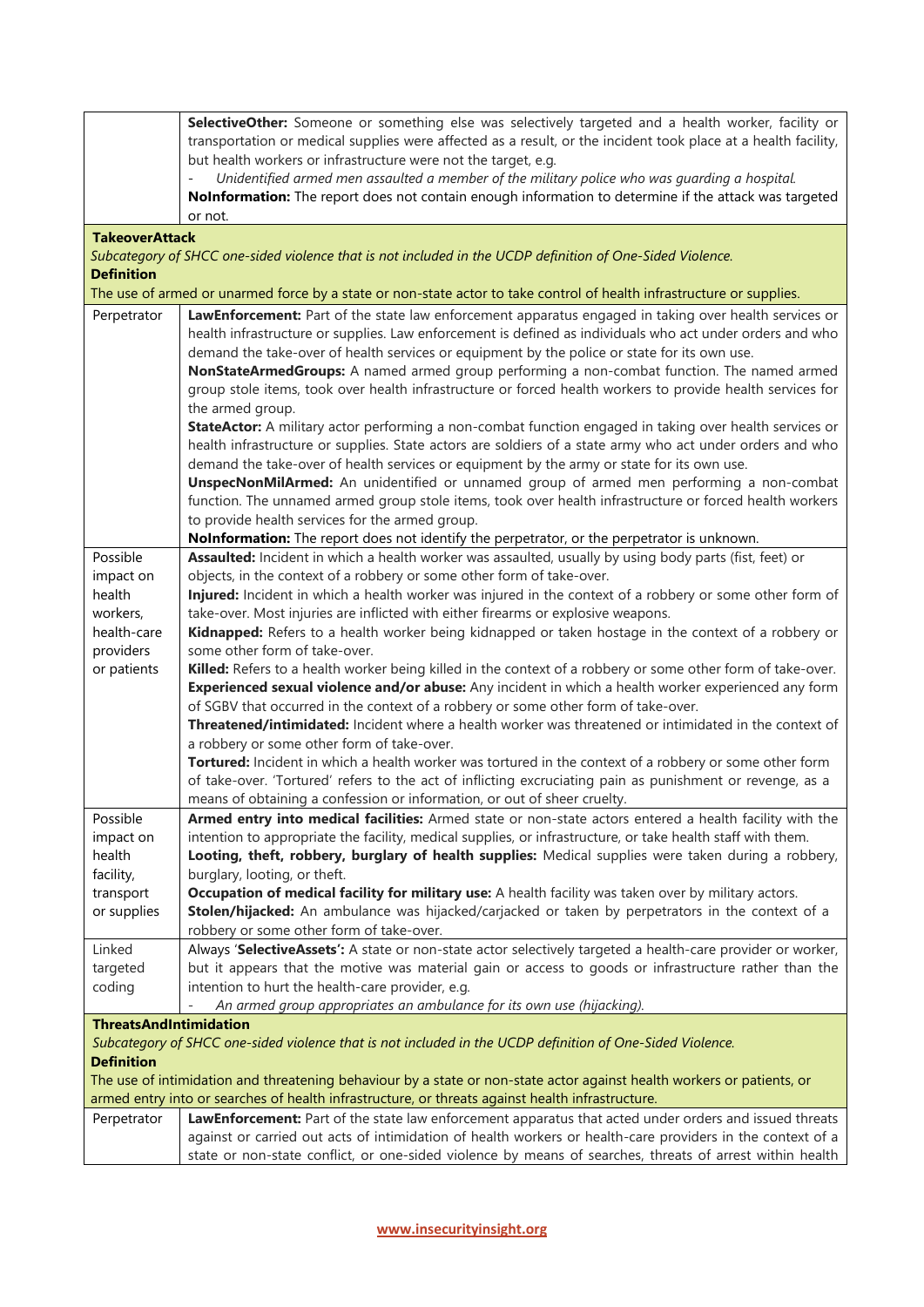|                          | facilities or of health workers at any location, or remotely using any form of public or private                                                                                                          |
|--------------------------|-----------------------------------------------------------------------------------------------------------------------------------------------------------------------------------------------------------|
|                          | communication.                                                                                                                                                                                            |
|                          | NonStateArmedGroups: A named armed group performing a non-combat function. The named armed<br>group issued threats or carried out acts of intimidation against health workers or health-care providers in |
|                          | the context of a state or non-state conflict or one-sided violence at checkpoints, during armed entry into                                                                                                |
|                          | health facilities, or remotely using any form of public or private communication.                                                                                                                         |
|                          | StateActor: A military actor performing a non-combat function. State actors are soldiers of a state army                                                                                                  |
|                          | who act under orders and who issue threats or carry out acts of intimidation against health workers or                                                                                                    |
|                          | health-care providers in the context of a state or non-state conflict or one-sided violence at checkpoints,                                                                                               |
|                          | during armed entry into health facilities, or remotely using any form of public or private communication.                                                                                                 |
|                          | <b>UnspecNonMilArmed:</b> An unidentified or unnamed group of armed men performing a non-combat                                                                                                           |
|                          | function. The unnamed armed group issued threats against or carried out acts of intimidation of health                                                                                                    |
|                          | workers or health-care providers in the context of a state or non-state conflict or one-sided violence in any                                                                                             |
|                          | location, or remotely using any form of public or private communication.                                                                                                                                  |
|                          | Nolnformation: The report does not identify the perpetrator, or the perpetrator is unknown.                                                                                                               |
| Possible                 | Threatened/intimidated: An incident where a health worker was threatened or intimidated either face                                                                                                       |
| impact on<br>health      | to face (e.g. during a vaccination campaign) or remotely (e.g. sent a death threat).                                                                                                                      |
| workers,                 |                                                                                                                                                                                                           |
| health-care              |                                                                                                                                                                                                           |
| providers                |                                                                                                                                                                                                           |
| or patients              |                                                                                                                                                                                                           |
|                          |                                                                                                                                                                                                           |
| Possible                 | Armed entry into medical facilities or transport with the intention to threaten or intimidate.                                                                                                            |
| impact on                | Searches: Searching a health facility or medical transport vehicle with the intention to threaten or                                                                                                      |
| health                   | intimidate.                                                                                                                                                                                               |
| facility,                | Threat: A health facility received threats, including:                                                                                                                                                    |
| transport<br>or supplies | Bomb threat: the report details that the facility received a bomb threat.<br>Other threat: the report specifies some other threat than a bomb threat.<br>$\overline{\phantom{m}}$                         |
|                          | No information: the report makes clear that the health facility received threats, but no further<br>$\overline{\phantom{a}}$                                                                              |
|                          | information is available about the nature of the threats.                                                                                                                                                 |
| Linked                   | AssumedSelective: If the state or non-state actor issued threats against or intimidated a health worker,                                                                                                  |
| targeted                 | health-care provider or patient, and the context makes it highly likely that the measures were taken with                                                                                                 |
| coding                   | the intention of restricting access to health care or the provision of health services, but the precise motives                                                                                           |
|                          | remains unclear, e.g.                                                                                                                                                                                     |
|                          | A health worker is sent a threatening SMS message.                                                                                                                                                        |
|                          | Indiscriminate: If the state or non-state actor issued general threats against a particular group that was                                                                                                |
|                          | not directly related to health, but nonetheless affected the delivery of health services, e.g.<br>$\overline{\phantom{a}}$                                                                                |
|                          | The issuing of threats against all foreigners, all people supporting terrorists, all people receiving financial<br>support from foreigners, etc.                                                          |
|                          | SelectiveProgram: If the administration or a state or non-state actor issued threats against or intimidated                                                                                               |
|                          | a health worker, health-care provider or patient, and there is clear information that the measures were                                                                                                   |
|                          | intended to restrict access to or the provision of a specific health program.                                                                                                                             |
|                          | SelectiveProvider: If the administration or state or non-state actor issued threats against or intimidated a                                                                                              |
|                          | health worker, health-care provider or patient, and there is clear information that the measures were                                                                                                     |
|                          | intended to restrict the ability of a particular health-care provider to provide services because of reasons                                                                                              |
|                          | linked to the identity of the health-care provider (e.g. religious or political affiliations or because of the                                                                                            |
|                          | population the health-care provider served).                                                                                                                                                              |
|                          | NoInformation: The report does not contain enough information to determine if the event was targeted                                                                                                      |
| <b>NoInformation</b>     | or not.                                                                                                                                                                                                   |
| <b>Definition</b>        |                                                                                                                                                                                                           |
|                          | The available report does not include information on the circumstances of the event.                                                                                                                      |